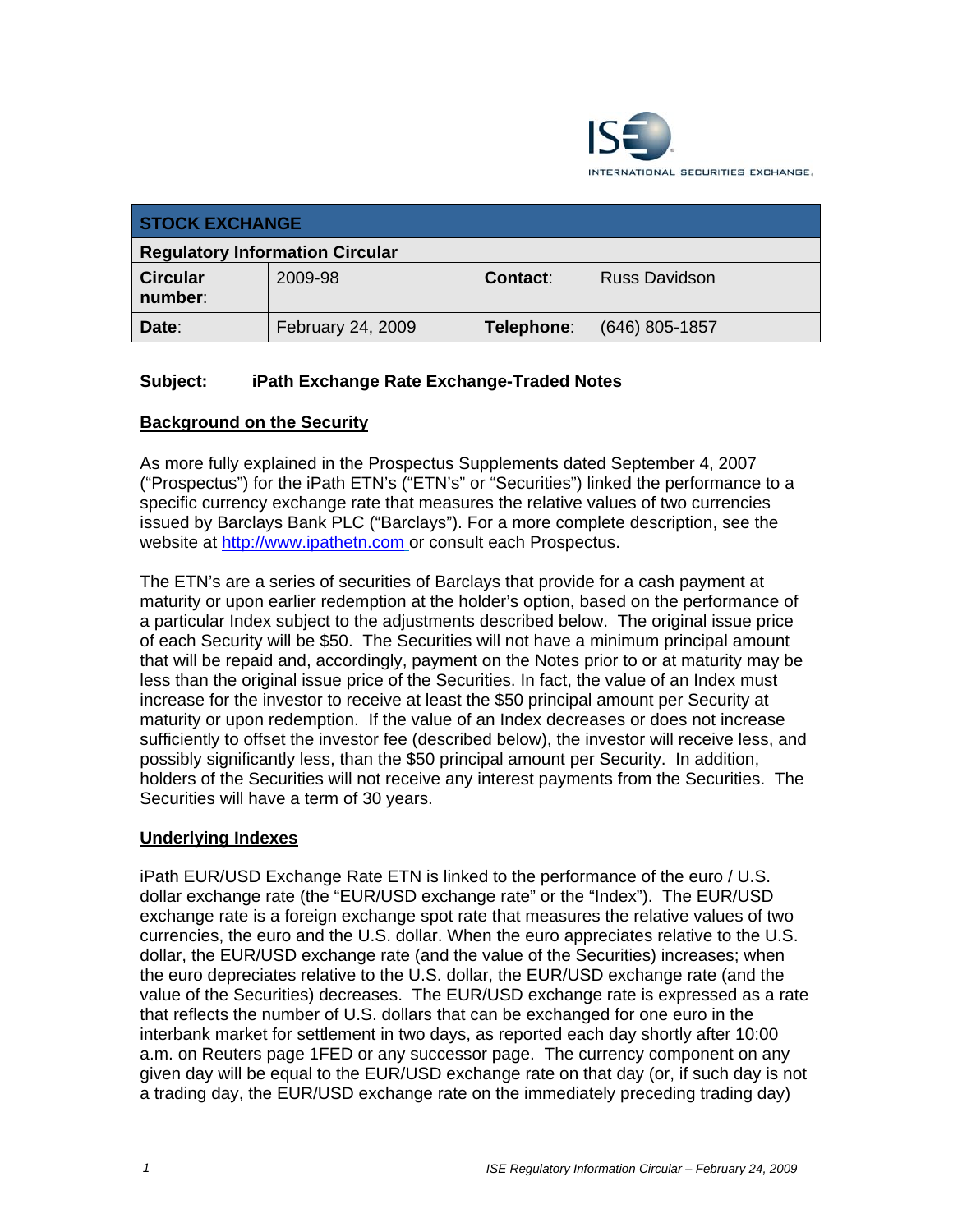*divided by* the EUR/USD exchange rate on the inception date.

#### **Payment at Maturity**

If you hold your Securities to maturity, you will receive a cash payment equal to (1) the principal amount of your Securities *times* (2) the index factor on the final valuation date *minus* (3) the investor fee on the final valuation date.

The index factor on any given day will be equal to the currency component on that day *times* the accumulation component on that day. Valuation date means each business day from May 17, 2007 to May 7, 2037, inclusive or, if such date is not a trading day, the next succeeding trading day, not to exceed five business days. We refer to Thursday, May 7, 2037, as the "final valuation date".

### **Early Redemption**

Subject to the notification requirements described in the applicable Prospectus, you may redeem your Securities on any redemption date during the term of the Securities. If you redeem your Securities, you will receive a cash payment in an amount equal to the daily redemption value, which equals (1) the principal amount of your Securities *times* (2) the index factor on the applicable valuation date *minus* (3) the investor fee on the applicable valuation date. You must redeem at least 50,000 Securities at one time in order to exercise your right to redeem your Securities on any redemption date.

A redemption date is the third business day following each valuation date (other than the final valuation date). The final redemption date will be the third business day following the valuation date that is immediately prior to the final valuation date.

#### **Redemption Mechanics**

In order to redeem your Securities on a redemption date, you must deliver a notice of redemption to us via email by no later than 11:00 a.m. on the business day prior to the applicable valuation date and follow the procedures as set forth in the applicable Prospectus.

#### **Investor Fee**

The investor fee is equal to 0.40% per year *times* the principal amount of your Securities *times* the index factor, calculated on a daily basis in the following manner: The investor fee on the inception date will equal zero. On each subsequent calendar day until maturity or early redemption, the investor fee will increase by an amount equal to (1) 0.40% *times* (2) the principal amount of your Securities *times* (3) the index factor on that day (or, if such day is not a trading day, the index factor on the immediately preceding trading day) *divided by* (4) 365.

Because the investor fee reduces the amount of your return at maturity or upon redemption, the applicable exchange rate may need to increase significantly in order for you to receive at least the principal amount of your investment at maturity or upon redemption. If the increase in the applicable exchange rate (as enhanced or reduced by the accumulation component) is insufficient to offset the negative effect of the investor fee, or the applicable exchange rate (as enhanced or reduced by the accumulation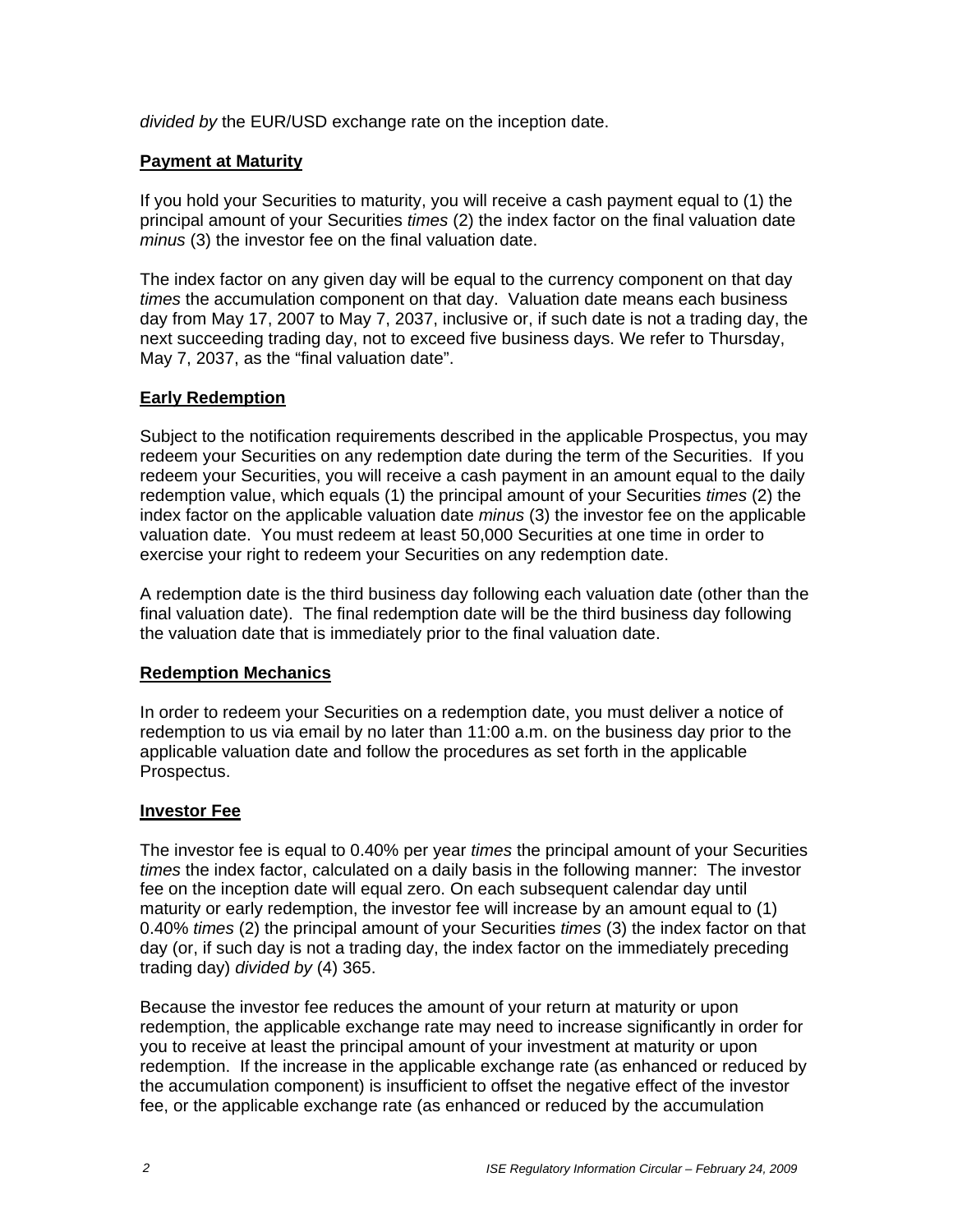component) decreases, you will receive less than the principal amount of your investment at maturity or upon redemption.

The accumulation component will be calculated on a daily basis in the following manner: The accumulation component on the inception date will equal one. On each subsequent business day until maturity or early redemption, the accumulation component will equal (1) the accumulation component on the immediately preceding business day *times* (2) the sum of one *plus* the product of the deposit rate *times* the relevant day count fraction.

#### **Investment Risks**

The Securities are unsecured promises of Barclays and are not secured debt. The Securities are riskier than ordinary unsecured debt securities. As stated in the Prospectuses, an investment in the Securities includes but is not limited to the following risks including but not limited to the uncertain principal risk, currency risk, trading market risk (See each ETN Prospectus for additional risk factors).

#### **Exchange Rules Applicable to Trading in the Notes**

The Notes are considered equity securities, thus rendering trading in the Notes subject to the Exchange's existing rules governing the trading of equity securities.

#### **Trading Hours**

Trading in the Notes on ISE is on a UTP basis and is subject to ISE equity trading rules. The Notes will trade from 8:00 a.m. until 8:00 p.m. Eastern Time. Equity EAMs trading the Notes during the Extended Market Sessions are exposed to the risk of the lack of the calculation or dissemination of underlying index value or intraday indicative value ("IIV"). For certain derivative securities products, an updated underlying index value or IIV may not be calculated or publicly disseminated in the Extended Market hours. Since the underlying index value and IIV are not calculated or widely disseminated during Extended Market hours, an investor who is unable to calculate implied values for certain derivative securities products during Extended Market hours may be at a disadvantage to market professionals.

#### **Trading Halts**

ISE will halt trading in the Shares of a Trust in accordance with ISE Rule 2101(a)(2)(iii). The grounds for a halt under this Rule include a halt by the primary market because it stops trading the Shares and/or a halt because dissemination of the IIV or applicable currency spot price has ceased, or a halt for other regulatory reasons. In addition, ISE will stop trading the Shares of a Trust if the primary market de-lists the Shares.

#### **Delivery of a Prospectus**

Pursuant to federal securities laws, investors purchasing Shares must receive a prospectus prior to or concurrently with the confirmation of a transaction. Investors purchasing Shares directly from the Fund (by delivery of the Deposit Amount) must also receive a prospectus.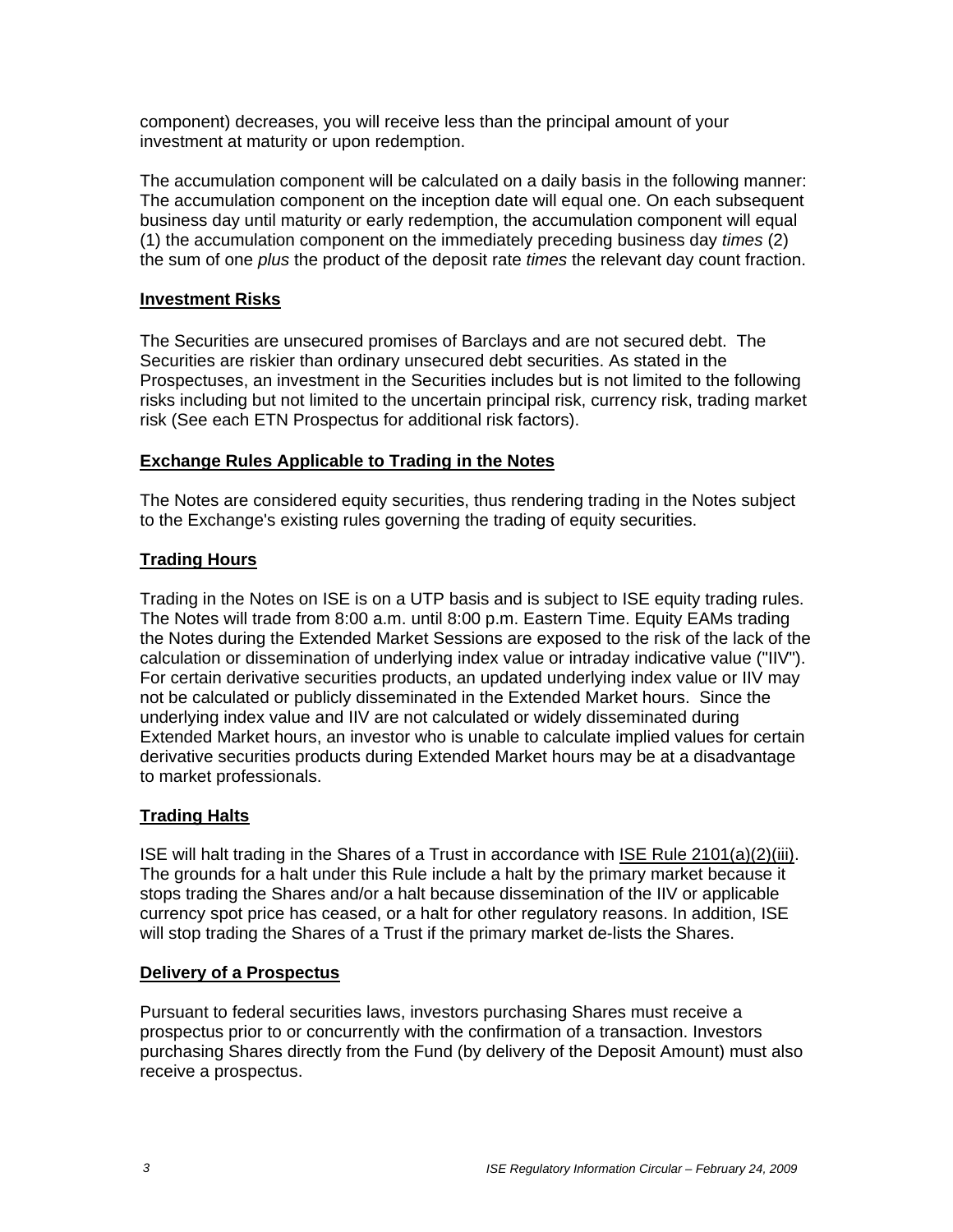Prospectuses may be obtained through the Distributor or on the Fund's website. The Prospectus does not contain all of the information set forth in the registration statement (including the exhibits to the registration statement), parts of which have been omitted in accordance with the rules and regulations of the SEC. For further information about the Fund, please refer to the Trust's registration statement.

#### **No-Action Relief Under Federal Securities Regulations**

The SEC has issued no-action relief from certain provisions of and rules under the Securities Exchange Act of 1934, as amended (the "Exchange Act"), regarding trading in other Barclays iPath securities with structures similar to that of the Notes. See letter dated July 27, 2006, from James A. Brigagliano, Acting Associate Director, Office of Trading Practices and Processing, Division of Market Regulation, to George H. White (the "Letter"). As what follows is only a summary of the relief outlined in the Letter, the Exchange also advises interested members to consult the Letter, for more complete information regarding the matters covered therein.

## **Regulation M Exemptions**

Generally, Rules 101 and 102 of Regulation M is an anti-manipulation regulation that, subject to certain exemptions, prohibits a "distribution participant" and the issuer or selling security holder, in connection with a distribution of securities, from bidding for, purchasing, or attempting to induce any person to bid for or purchase, any security which is the subject of a distribution until after the applicable restricted period, except as specifically permitted in Regulation M. The provisions of the Rules apply to underwriters, prospective underwriters, brokers, dealers, and other persons who have agreed to participate or are participating in a distribution of securities, and affiliated purchasers of such persons.

The Letter states that the SEC Division of Market Regulation will not recommend enforcement action under Rule 101 of Regulation M against persons who may be deemed to be participating in a distribution of the notes to bid for or purchase the notes during their participation in such distribution.

Rule 102 of Regulation M prohibits issuers, selling security holders, or any affiliated purchaser of such person from bidding for, purchasing, or attempting to induce any person to bid for or purchase a covered security during the applicable restricted period in connection with a distribution of securities effected by or on behalf of an issuer or selling security holder. Rule 100 of Regulation M defines "distribution" to mean any offering of securities that is distinguished from ordinary trading transactions by the magnitude of the offering and the presence of special selling efforts and selling methods.

The Letter states that the SEC Division of Market Regulation will not recommend enforcement action under Rule 102 of Regulation M against Barclays and its affiliated purchasers who bid for or purchase or redeem notes during the continuous offering of the notes.

## **Section 11(d)(1) of the Exchange Act; Exchange Act Rule 11d1-2**

Section 11(d)(1) of the Exchange Act generally prohibits a person who is both a broker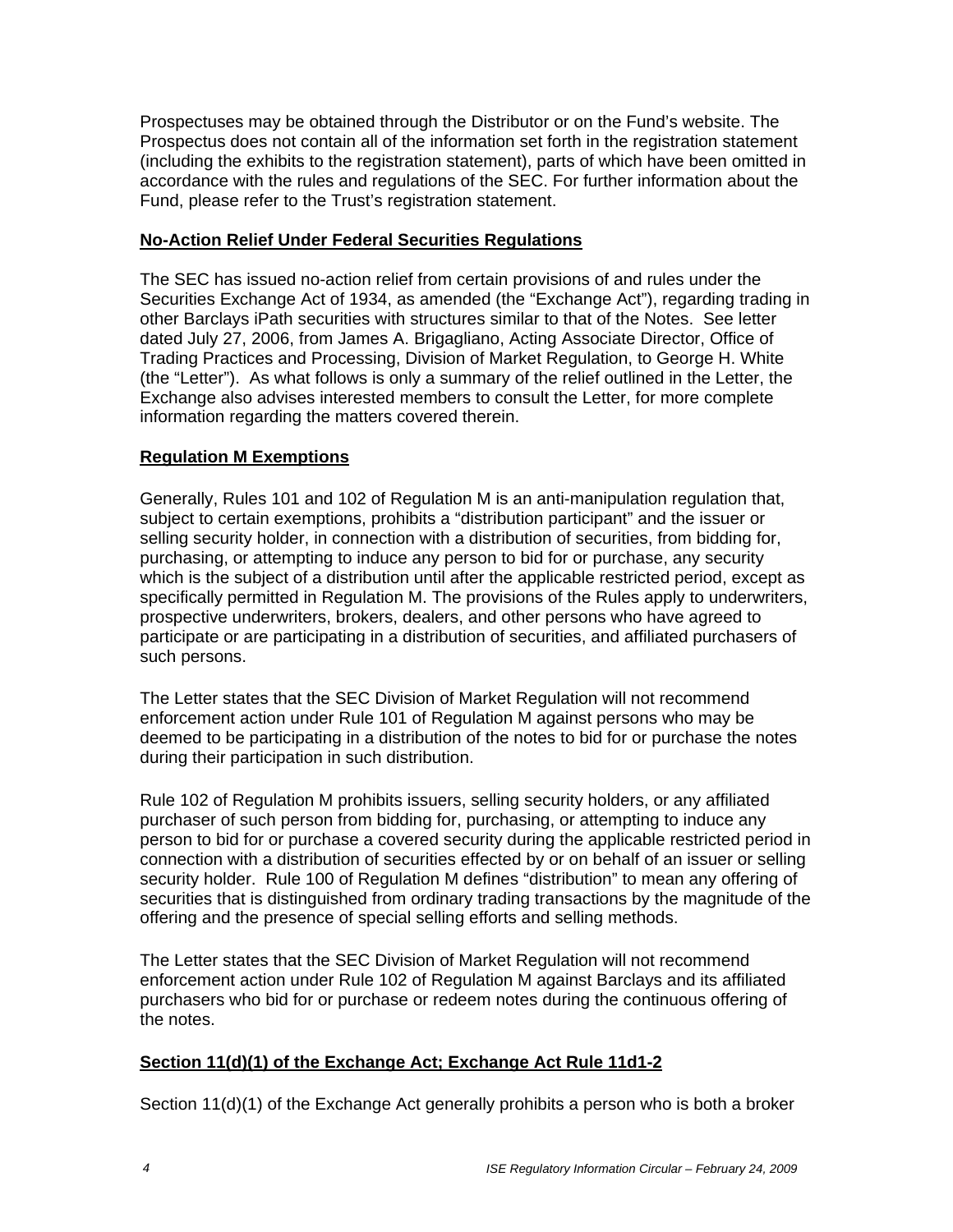and a dealer from effecting any transaction in which the broker-dealer extends credit to a customer on any security which was part of a new issue in the distribution of which he or she participated as a member of a selling syndicate or group within thirty days prior to such transaction.

The Letter states that the SEC Division of Market Regulation will not recommend enforcement action under Section 11(d)(1) of the Exchange Act against broker-dealers who treat the notes, for purposes of Rule 11d1-2, as "securities issued by a registered . . . open-end investment company as defined in the Investment Company Act" and thereby, extend credit or maintain or arrange for the extension or maintenance of credit on the notes that have been owned by the persons to whom credit is provided for more than 30 days, in reliance on the exemption contained in the rule.

**This Regulatory Information Circular is not a statutory Prospectus. Equity EAMs should consult the Trust's Registration Statement, SAI, Prospectus and the Fund's website for relevant information.**